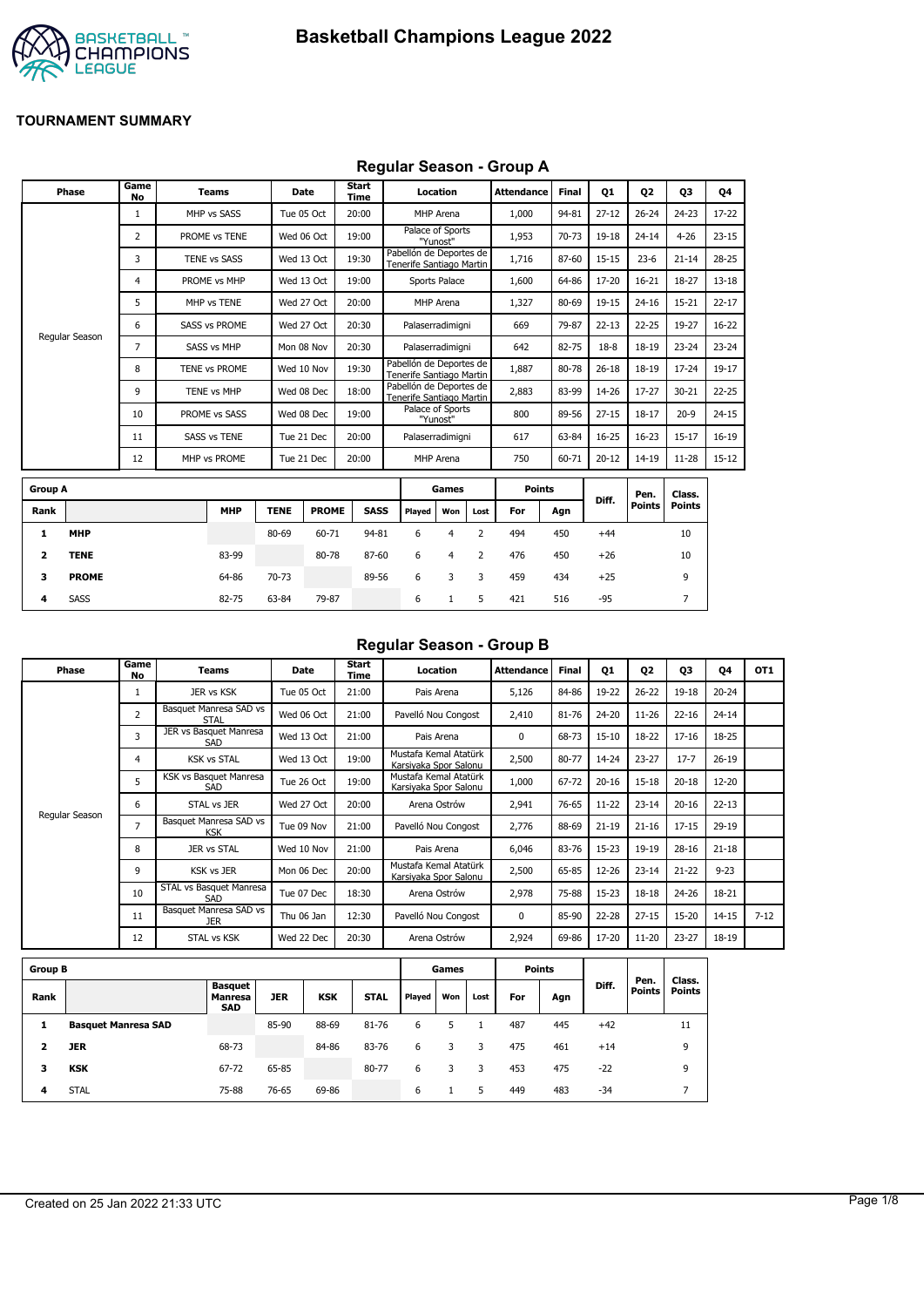



#### **Regular Season - Group C**

| Phase          | Game<br><b>No</b> | <b>Teams</b>        | Date       | Start<br>Time | Location                                            | Attendance | <b>Final</b> | Q1        | Q <sub>2</sub> | Q3        | 04        | OT <sub>1</sub> |
|----------------|-------------------|---------------------|------------|---------------|-----------------------------------------------------|------------|--------------|-----------|----------------|-----------|-----------|-----------------|
|                |                   | LAVR vs JDA         | Tue 05 Oct | 19:30         | Peace and Friendship<br>Stadium                     | 400        | 65-63        | $16 - 14$ | $14 - 14$      | $14 - 15$ | $21 - 20$ |                 |
|                | 2                 | NIZH vs Unicaja SD  | Wed 06 Oct | 19:00         | Cultural Entertainment<br>Complex "Nagorny"         | 326        | 62-79        | 19-23     | $18 - 17$      | $12 - 12$ | 13-27     |                 |
|                | 3                 | JDA vs NIZH         | Tue 19 Oct | 20:30         | Palais des Sport Jean-<br>Michel Geoffrov           |            | 89-75        | 12-26     | $28 - 13$      | $23 - 13$ | $26 - 23$ |                 |
|                | 4                 | Unicaja SD vs LAVR  | Wed 20 Oct | 20:30         | Palacio de Deportes<br>Jose Maria Martin<br>Carpena | 4,473      | 86-70        | $20 - 20$ | $25 - 15$      | $21 - 21$ | $20 - 14$ |                 |
|                | 5                 | Unicaja SD vs JDA   | Mon 01 Nov | 20:30         | Palacio de Deportes<br>Jose Maria Martin<br>Carpena | 4,919      | 83-54        | $21 - 22$ | $15 - 7$       | $26 - 7$  | $21 - 18$ |                 |
| Regular Season | 6                 | LAVR vs NIZH        | Tue 02 Nov | 19:30         | Peace and Friendship<br>Stadium                     | 500        | 95-86        | $28 - 27$ | $21 - 17$      | $13 - 15$ | 18-21     | $15-6$          |
|                | 7                 | <b>NIZH vs LAVR</b> | Wed 17 Nov | 19:00         | Cultural Entertainment<br>Complex "Nagorny"         | 481        | 74-62        | $21 - 20$ | $19 - 11$      | $13 - 17$ | $21 - 14$ |                 |
|                | 8                 | JDA vs Unicaja SD   | Tue 16 Nov | 20:30         | Palais des Sport Jean-<br>Michel Geoffrov           | 4,000      | 78-68        | $21 - 15$ | $26 - 17$      | $13 - 17$ | 18-19     |                 |
|                | 9                 | <b>JDA vs LAVR</b>  | Tue 14 Dec | 20:30         | Palais des Sport Jean-<br>Michel Geoffrov           | 4,000      | 73-49        | $24 - 14$ | $14 - 15$      | $22 - 13$ | $13 - 7$  |                 |
|                | 10                | Unicaja SD vs NIZH  | Wed 15 Dec | 20:30         | Palacio de Deportes<br>Jose Maria Martin<br>Carpena | 6,137      | 93-69        | $15 - 17$ | $23 - 8$       | $27 - 25$ | 28-19     |                 |
|                | 11                | LAVR vs Unicaja SD  | Tue 21 Dec | 19:30         | Peace and Friendship<br>Stadium                     | 0          | 70-58        | $25-19$   | $16-9$         | $16 - 14$ | $13 - 16$ |                 |
|                | 12                | NIZH vs JDA         | Tue 21 Dec | 20:30         | Cultural Entertainment<br>Complex "Nagorny"         | 681        | 93-85        | 23-20     | $26 - 20$      | $26 - 27$ | 18-18     |                 |
|                |                   |                     |            |               |                                                     |            |              |           |                |           |           |                 |

| <b>Group C</b> |             |               |            |             |             |        | Games |      |     | <b>Points</b> |       | Pen.          | Class. |
|----------------|-------------|---------------|------------|-------------|-------------|--------|-------|------|-----|---------------|-------|---------------|--------|
| Rank           |             | Unicaja<br>SD | <b>JDA</b> | <b>LAVR</b> | <b>NIZH</b> | Played | Won   | Lost | For | Agn           | Diff. | <b>Points</b> | Points |
|                | Unicaja SD  |               | 83-54      | 86-70       | 93-69       | 6      | 4     |      | 467 | 403           | $+64$ |               | 10     |
| 2              | <b>JDA</b>  | 78-68         |            | 73-49       | 89-75       | 6      | 3     | 3    | 442 | 433           | $+9$  |               | 9      |
| 3              | <b>LAVR</b> | 70-58         | 65-63      |             | 95-86       | 6      |       |      | 411 | 440           | $-29$ |               | 9      |
| 4              | <b>NIZH</b> | 62-79         | 93-85      | 74-62       |             | 6      |       | 4    | 459 | 503           | $-44$ |               | 8      |

## **Regular Season - Group D**

| Phase          | Game<br>No     | Teams                                                 | <b>Date</b> | Start<br>Time | Location                          | <b>Attendance</b> | <b>Final</b> | Q1        | Q <sub>2</sub> | Q3        | Q4        |
|----------------|----------------|-------------------------------------------------------|-------------|---------------|-----------------------------------|-------------------|--------------|-----------|----------------|-----------|-----------|
|                | $\mathbf{1}$   | Universo Treviso Basket<br>SSDRL vs RIGA              | Tue 05 Oct  | 20:30         | Palaverde                         | 1,353             | 91-85        | 23-22     | 19-30          | $23 - 12$ | $26 - 21$ |
|                | $\overline{2}$ | SZOM vs AEK                                           | Wed 06 Oct  | 18:00         | Savaria Arena                     | 2,200             | 83-78        | 19-21     | $19 - 14$      | 19-19     | $26 - 24$ |
|                | 3              | <b>AEK vs Universo Treviso</b><br><b>Basket SSDRL</b> | Tue 19 Oct  | 19:30         | Ano Liosia Olympic<br>Sports Hall | 1,900             | 77-92        | 18-23     | 18-27          | $24 - 15$ | $17 - 27$ |
|                | 4              | RIGA vs SZOM                                          | Wed 20 Oct  | 19:00         | Arena Riga                        | 530               | 74-80        | $11 - 16$ | $26 - 19$      | 24-29     | $13 - 16$ |
|                | 5              | RIGA vs AEK                                           | Wed 03 Nov  | 19:00         | Arena Riga                        | 0                 | 92-76        | $27 - 15$ | 19-19          | 22-22     | 24-20     |
|                | 6              | Universo Treviso Basket<br><b>SSDRL vs SZOM</b>       | Wed 03 Nov  | 20:30         | Palaverde                         | 1,609             | 68-60        | $9 - 15$  | $23 - 12$      | $23 - 17$ | $13 - 16$ |
| Regular Season | 7              | AEK vs RIGA                                           | Mon 15 Nov  | 19:30         | Ano Liosia Olympic<br>Sports Hall | 1,150             | 88-79        | $25 - 25$ | $15 - 12$      | 18-21     | $30 - 21$ |
|                | 8              | SZOM vs Universo Treviso<br><b>Basket SSDRL</b>       | Wed 17 Nov  | 18:00         | Savaria Arena                     | 2,200             | 81-80        | 18-24     | $23-9$         | 18-24     | $22 - 23$ |
|                | 9              | RIGA vs Universo Treviso<br><b>Basket SSDRL</b>       | Tue 14 Dec  | 19:00         | Arena Riga                        | 500               | 74-71        | $16 - 15$ | 18-28          | $17 - 10$ | $23-18$   |
|                | 10             | AEK vs SZOM                                           | Tue 14 Dec  | 19:30         | Ano Liosia Olympic<br>Sports Hall | 1,250             | 83-89        | 15-26     | $23 - 16$      | $23 - 23$ | $22 - 24$ |
|                | 11             | SZOM vs RIGA                                          | Wed 22 Dec  | 20:00         | Savaria Arena                     | 2,500             | 68-59        | $15 - 27$ | $19-13$        | $17 - 12$ | $17 - 7$  |
|                | 12             | Universo Treviso Basket<br><b>SSDRL vs AEK</b>        | Wed 22 Dec  | 20:00         | Palaverde                         | 1,709             | 81-69        | 19-12     | $26 - 17$      | 14-24     | $22 - 16$ |
|                |                |                                                       |             |               |                                   |                   |              |           |                |           |           |

| <b>Group D</b>          |                                                |             |                                                                    |             |            |               | Games |      |     | Points |       |                       |                         |
|-------------------------|------------------------------------------------|-------------|--------------------------------------------------------------------|-------------|------------|---------------|-------|------|-----|--------|-------|-----------------------|-------------------------|
| Rank                    |                                                | <b>SZOM</b> | <b>Universo</b><br><b>Treviso</b><br><b>Basket</b><br><b>SSDRL</b> | <b>RIGA</b> | <b>AEK</b> | <b>Played</b> | Won   | Lost | For | Agn    | Diff. | Pen.<br><b>Points</b> | Class.<br><b>Points</b> |
|                         | <b>SZOM</b>                                    |             | 81-80                                                              | 68-59       | 83-78      | 6             |       |      | 461 | 442    | $+19$ |                       | 11                      |
| $\overline{\mathbf{z}}$ | <b>Universo Treviso Basket</b><br><b>SSDRL</b> | 68-60       |                                                                    | 91-85       | 81-69      | 6             | 4     |      | 483 | 446    | $+37$ |                       | 10                      |
| з                       | <b>RIGA</b>                                    | 74-80       | 74-71                                                              |             | $92 - 76$  | 6             |       | 4    | 463 | 474    | $-11$ |                       | 8                       |
| 4                       | <b>AEK</b>                                     | 83-89       | 77-92                                                              | 88-79       |            | 6             |       | 5    | 471 | 516    | $-45$ |                       |                         |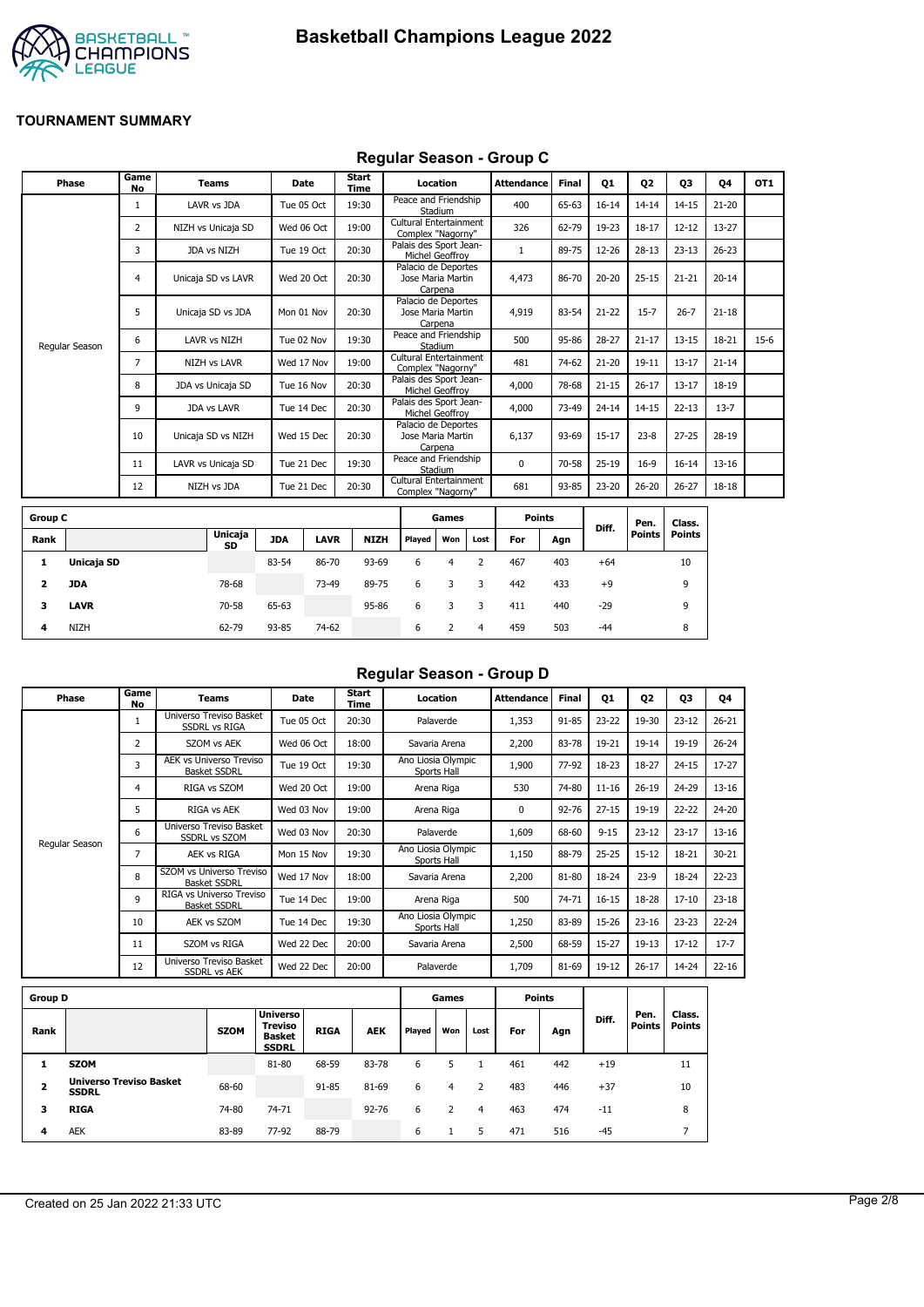

## **Regular Season - Group E**

|                | Phase          | Game<br>No     | <b>Teams</b>        |             | <b>Date</b> | Start<br>Time |                   | Location |                | <b>Attendance</b> | <b>Final</b> | 01        | <b>Q2</b>     | 03            | Q4        |
|----------------|----------------|----------------|---------------------|-------------|-------------|---------------|-------------------|----------|----------------|-------------------|--------------|-----------|---------------|---------------|-----------|
|                |                | $\mathbf{1}$   | <b>IGOK vs PAOK</b> |             | Tue 05 Oct  | 18:30         | Sportska Dvorana  | Laktaši  |                | 700               | 68-64        | $19-12$   | $7 - 20$      | $17 - 17$     | $25 - 15$ |
|                |                | $\overline{2}$ | <b>GALA vs NYMB</b> |             | Wed 06 Oct  | 21:00         | Sinan Erdem Arena |          |                | 1,200             | 101-85       | $23 - 26$ | 29-22         | $23 - 19$     | $26 - 18$ |
|                |                | 3              | PAOK vs NYMB        |             | Tue 12 Oct  | 19:30         | PAOK Sports Arena |          |                | 1,500             | 83-84        | $11 - 21$ | $24 - 19$     | $23 - 25$     | $25-19$   |
|                |                | 4              | <b>IGOK vs GALA</b> |             | Wed 13 Oct  | 18:30         | Sportska Dvorana  | Laktaši  |                | 1,000             | 85-89        | 17-27     | $27 - 25$     | $23 - 16$     | 18-21     |
|                |                | 5              | PAOK vs GALA        |             | Mon 25 Oct  | 19:30         | PAOK Sports Arena |          |                | 2,500             | 81-74        | 12-24     | $21 - 12$     | $22 - 17$     | $26 - 21$ |
|                |                | 6              | NYMB vs IGOK        |             | Tue 26 Oct  | 18:30         | Kralovka Arena    |          |                | 1,370             | 86-82        | $16 - 14$ | $30 - 21$     | 18-31         | $22 - 16$ |
|                | Regular Season | 7              | <b>GALA vs IGOK</b> |             | Tue 09 Nov  | 20:00         | Sinan Erdem Arena |          |                | 1,516             | 82-74        | 15-19     | $19 - 15$     | $26 - 25$     | $22 - 15$ |
|                |                | 8              | NYMB vs PAOK        |             | Tue 09 Nov  | 18:30         | Kralovka Arena    |          |                | 1,790             | $71 - 75$    | $21 - 21$ | $19 - 16$     | $21 - 12$     | $10 - 26$ |
|                |                | 9              | <b>IGOK vs NYMB</b> |             | Tue 07 Dec  | 18:30         | Sportska Dvorana  | Laktaši  |                | 400               | 76-69        | $26 - 25$ | $13 - 19$     | $23 - 8$      | $14 - 17$ |
|                |                | 10             | <b>GALA vs PAOK</b> |             | Wed 08 Dec  | 20:00         | Sinan Erdem Arena |          |                | 3,273             | 87-75        | 28-22     | $20 - 18$     | $28 - 18$     | $11 - 17$ |
|                |                | 11             | NYMB vs GALA        |             | Wed 22 Dec  | 18:30         | Kralovka Arena    |          |                | 973               | 86-92        | 22-26     | $23 - 20$     | 19-29         | $22 - 17$ |
|                |                | 12             | PAOK vs IGOK        |             | Wed 29 Dec  | 19:30         | PAOK Sports Arena |          |                | 1,200             | 64-75        | $18 - 17$ | 19-21         | $8 - 23$      | 19-14     |
| <b>Group E</b> |                |                |                     |             |             |               |                   | Games    |                | <b>Points</b>     |              |           | Pen.          | Class.        |           |
| Rank           |                |                | <b>GALA</b>         | <b>IGOK</b> | <b>PAOK</b> | <b>NYMB</b>   | Played            | Won      | Lost           | For               | Agn          | Diff.     | <b>Points</b> | <b>Points</b> |           |
| 1              | <b>GALA</b>    |                |                     | 82-74       | 87-75       | 101-85        | 6                 | 5        | $\mathbf{1}$   | 525               | 486          | $+39$     |               | 11            |           |
| 2              | <b>IGOK</b>    |                | 85-89               |             | 68-64       | 76-69         | 6                 | 3        | 3              | 460               | 454          | $+6$      |               | 9             |           |
| 3              | <b>PAOK</b>    |                | 81-74               | 64-75       |             | 83-84         | 6                 | 2        | $\overline{4}$ | 442               | 459          | $-17$     |               | 8             |           |
| 4              | <b>NYMB</b>    |                | 86-92               | 86-82       | 71-75       |               | 6                 | 2        | 4              | 481               | 509          | $-28$     |               | 8             |           |

#### **Regular Season - Group F**

| Phase          | Game<br>No     | Teams               | Date       | Start<br>Time | Location                     | <b>Attendance</b> | <b>Final</b> | Q1        | Q <sub>2</sub> | Q <sub>3</sub> | 04        | OT <sub>1</sub> |
|----------------|----------------|---------------------|------------|---------------|------------------------------|-------------------|--------------|-----------|----------------|----------------|-----------|-----------------|
|                |                | TOFA vs OOST        | Tue 05 Oct | 19:00         | Tofas Nilüfer Spor<br>Salonu | 700               | $92 - 83$    | $29-16$   | $20 - 22$      | $27 - 22$      | $16 - 23$ |                 |
|                | $\overline{2}$ | SIG vs KALE         | Wed 06 Oct | 20:30         | Rhenus Sport                 | 3,025             | $75 - 73$    | 19-24     | $22 - 12$      | $17 - 17$      | 17-20     |                 |
|                | 3              | OOST vs SIG         | Mon 11 Oct | 20:00         | Versluys   Dôme              | 901               | $77 - 83$    | $15 - 14$ | $23 - 25$      | 19-28          | $20 - 16$ |                 |
|                | 4              | <b>TOFA vs KALE</b> | Tue 12 Oct | 19:00         | Tofas Nilüfer Spor<br>Salonu | 0                 | $77 - 81$    | $25 - 18$ | $15-22$        | $18 - 22$      | 19-19     |                 |
|                | 5              | SIG vs TOFA         | Tue 26 Oct | 20:30         | Rhenus Sport                 | 4,425             | 74-76        | $13 - 25$ | $21 - 15$      | $21 - 20$      | 19-16     |                 |
|                | 6              | KALE vs OOST        | Tue 26 Oct | 19:00         | Saku Suurhall                | 834               | 85-87        | $25-19$   | $21 - 16$      | 19-18          | $10 - 22$ | $10 - 12$       |
| Regular Season | 7              | <b>TOFA vs SIG</b>  | Wed 10 Nov | 20:00         | Tofas Nilüfer Spor<br>Salonu | 794               | 85-75        | $27 - 15$ | 19-20          | $17 - 27$      | $22 - 13$ |                 |
|                | 8              | <b>OOST vs KALE</b> | Wed 10 Nov | 20:00         | Versluys   Dôme              | 1,001             | 99-66        | $25 - 22$ | $24 - 12$      | $26 - 16$      | $24 - 16$ |                 |
|                | 9              | <b>KALE vs SIG</b>  | Tue 07 Dec | 19:00         | Saku Suurhall                | 608               | 86-93        | 22-30     | $16 - 17$      | $21 - 18$      | $27 - 28$ |                 |
|                | 10             | <b>OOST vs TOFA</b> | Wed 08 Dec | 20:00         | Versluys   Dôme              | 20                | 78-83        | $19-10$   | 13-31          | $30 - 21$      | $16 - 21$ |                 |
|                | 11             | <b>KALE vs TOFA</b> | Tue 21 Dec | 20:00         | Saku Suurhall                | 408               | 72-70        | $21 - 15$ | $20 - 18$      | $11 - 21$      | $20 - 16$ |                 |
|                | 12             | SIG vs OOST         | Tue 21 Dec | 20:30         | Rhenus Sport                 | 4,527             | 91-92        | $25 - 25$ | $24 - 25$      | $13 - 23$      | $29-19$   |                 |

| <b>Group F</b> |             |             |            |             |             |        | Games |      | <b>Points</b> |     |       | Pen.          | Class.        |
|----------------|-------------|-------------|------------|-------------|-------------|--------|-------|------|---------------|-----|-------|---------------|---------------|
| Rank           |             | <b>TOFA</b> | <b>SIG</b> | <b>OOST</b> | <b>KALE</b> | Played | Won   | Lost | For           | Agn | Diff. | <b>Points</b> | <b>Points</b> |
|                | <b>TOFA</b> |             | 85-75      | $92 - 83$   | $77 - 81$   | 6      | 4     |      | 483           | 463 | $+20$ |               | 10            |
| 2              | <b>SIG</b>  | 74-76       |            | 91-92       | 75-73       | 6      |       | 3    | 491           | 489 | $+2$  |               | 9             |
| з              | <b>OOST</b> | 78-83       | $77 - 83$  |             | 99-66       | 6      |       | 3    | 516           | 500 | $+16$ |               | 9             |
| 4              | <b>KALE</b> | 72-70       | 86-93      | 85-87       |             | 6      |       | 4    | 463           | 501 | $-38$ |               | 8             |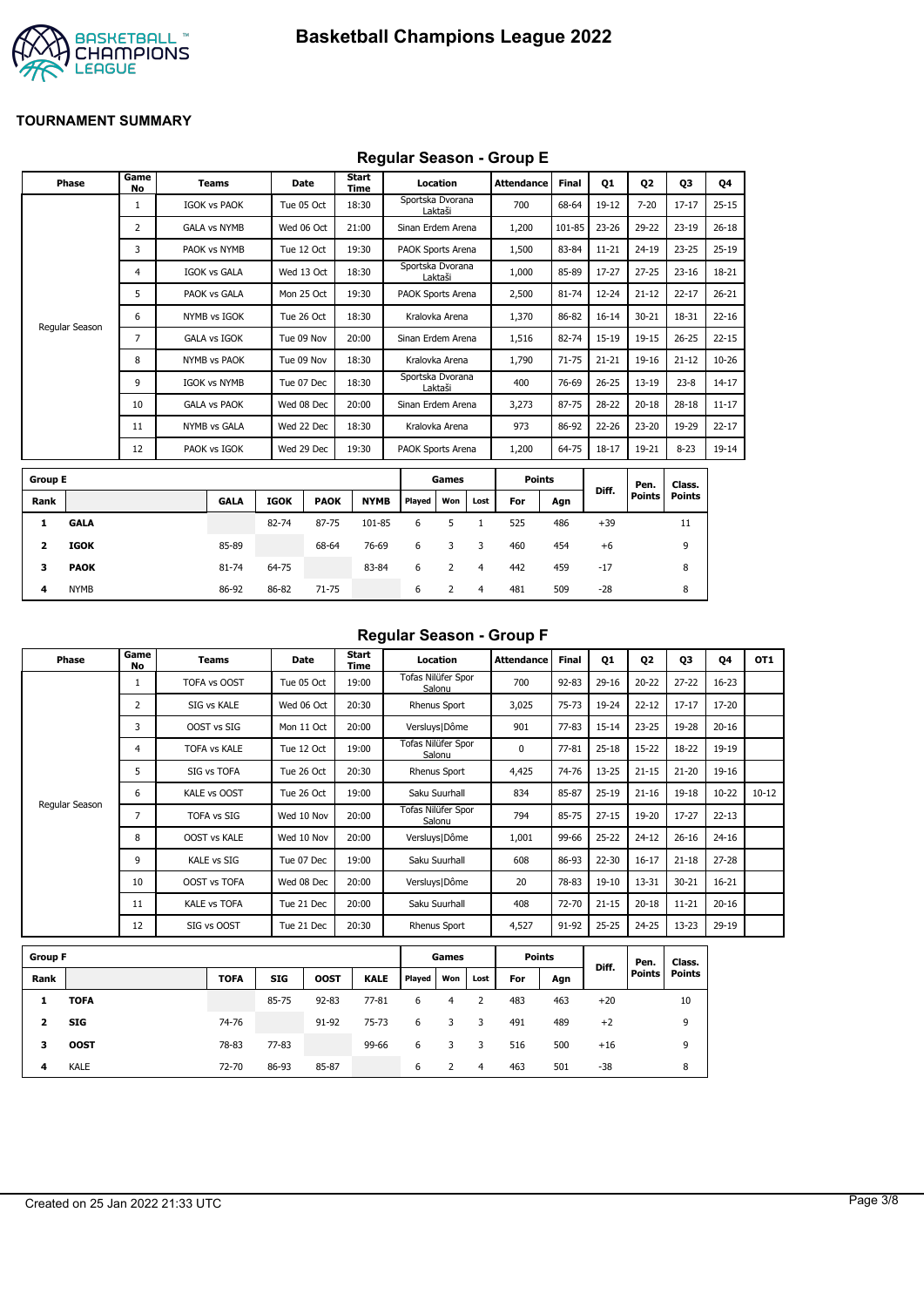

## **Regular Season - Group G**

|                | <b>Phase</b>   | Game<br><b>No</b> | <b>Teams</b>        | Date        |            | <b>Start</b><br>Time |                                               | Location       |      | <b>Attendance</b> | Final          | Q1        | Q <sub>2</sub> | Q3            | Q4        | OT1       | OT <sub>2</sub> |
|----------------|----------------|-------------------|---------------------|-------------|------------|----------------------|-----------------------------------------------|----------------|------|-------------------|----------------|-----------|----------------|---------------|-----------|-----------|-----------------|
|                |                | 1                 | <b>BRIN vs HOLO</b> | Wed 06 Oct  |            | 20:30                | Palazzetto dello Sport<br>"Elio Pentassuglia" |                |      | 1,000             | 61-88          | $9 - 29$  | $13 - 20$      | $17 - 21$     | $22 - 18$ |           |                 |
|                |                | 2                 | CLUJ vs DSK         | Tue 05 Oct  |            | 19:30                |                                               | <b>BTarena</b> |      | 1,650             | 66-60          | 14-21     | $18 - 10$      | $21 - 16$     | $13 - 13$ |           |                 |
|                |                | 3                 | <b>BRIN vs CLUJ</b> |             | Mon 18 Oct | 20:30                | Palazzetto dello Sport<br>"Elio Pentassuglia" |                |      | 1,500             | $71 - 76$      | 15-18     | $14 - 12$      | $12 - 17$     | 30-29     |           |                 |
|                |                | 4                 | DSK vs HOLO         | Tue 07 Dec  |            | 20:00                | Volkswagen Arena                              |                |      | $\mathbf 0$       | 86-79          | 18-23     | $22 - 19$      | $26 - 14$     | $20 - 23$ |           |                 |
|                |                | 5                 | HOLO vs CLUJ        | Wed 03 Nov  |            | 19:45                | Holon Toto Arena                              |                |      | 0                 | 78-68          | 22-20     | $15 - 16$      | $21 - 19$     | $20 - 13$ |           |                 |
|                |                | 6                 | DSK vs BRIN         | Wed 03 Nov  |            | 20:00                | Volkswagen Arena                              |                |      | 750               | 82-76          | 22-27     | $22 - 21$      | $19 - 13$     | 19-15     |           |                 |
|                | Regular Season | 7                 | <b>BRIN vs DSK</b>  | Tue 16 Nov  |            | 20:30                | Palazzetto dello Sport<br>"Elio Pentassuglia" |                |      | 1,400             | 82-73          | $22 - 16$ | 19-27          | $20 - 8$      | $21 - 22$ |           |                 |
|                |                | 8                 | CLUJ vs HOLO        | Wed 17 Nov  |            | 19:30                |                                               | <b>BTarena</b> |      | $\mathbf 0$       | 106-<br>101    | 17-24     | $20 - 22$      | $20 - 15$     | $26 - 22$ | $11 - 11$ | $12 - 7$        |
|                |                | 9                 | <b>HOLO vs DSK</b>  | Wed 15 Dec  |            | 21:00                | Holon Toto Arena                              |                |      | 0                 | 64-57          | 15-19     | $12 - 10$      | $22 - 13$     | $15 - 15$ |           |                 |
|                |                | 10                | <b>CLUJ vs BRIN</b> | Wed 15 Dec  |            | 19:00                |                                               | <b>BTarena</b> |      | 4,112             | 104-94         | 28-19     | $27 - 29$      | 28-26         | $21 - 20$ |           |                 |
|                |                | 11                | <b>HOLO vs BRIN</b> | Wed 22 Dec  |            | 19:00                | Holon Toto Arena                              |                |      | $\mathbf 0$       | 84-80          | $30 - 16$ | 17-20          | $21 - 22$     | $16 - 22$ |           |                 |
|                |                | 12                | DSK vs CLUJ         | Wed 22 Dec  |            | 20:00                | Volkswagen Arena                              |                |      | 1,470             | $101 -$<br>103 | 24-26     | $25 - 25$      | 29-18         | 23-34     |           |                 |
| <b>Group G</b> |                |                   |                     |             |            |                      |                                               | Games          |      | <b>Points</b>     |                |           | Pen.           | Class.        |           |           |                 |
| Rank           |                |                   | <b>CLUJ</b>         | <b>HOLO</b> | <b>DSK</b> | <b>BRIN</b>          | Played                                        | Won            | Lost | For               | Agn            | Diff.     | <b>Points</b>  | <b>Points</b> |           |           |                 |
| 1              | <b>CLUJ</b>    |                   |                     | 106-101     | 66-60      | 104-94               | 6                                             | 5              |      | 523               | 505            | $+18$     |                | 11            |           |           |                 |

| $\mathbf{2}$ | <b>HOLO</b> | 78-68   |       | 64-57 | 84-80 | 6 | $\overline{4}$ | 2              | 494 | 458 | $+36$ | 10 |
|--------------|-------------|---------|-------|-------|-------|---|----------------|----------------|-----|-----|-------|----|
| 3            | DSK         | 101-103 | 86-79 |       | 82-76 | 6 | 2              | $\overline{4}$ | 459 | 470 | $-11$ | 8  |
| 4            | <b>BRIN</b> | 71-76   | 61-88 | 82-73 |       | 6 |                | $5^{\circ}$    | 464 | 507 | -43   |    |
|              |             |         |       |       |       |   |                |                |     |     |       |    |

#### **Regular Season - Group H**

| Phase          | Game<br>No | Teams                 | Date       | Start<br>Time | Location                              | <b>Attendance</b> | <b>Final</b> | Q1        | Q <sub>2</sub> | Q3        | 04        | OT <sub>1</sub> | OT <sub>2</sub> |
|----------------|------------|-----------------------|------------|---------------|---------------------------------------|-------------------|--------------|-----------|----------------|-----------|-----------|-----------------|-----------------|
|                |            | <b>BURG vs BESIK</b>  | Mon 04 Oct | 20:30         | Pabellon Multiusos<br>Coliseum Burgos | 7,415             | 82-74        | $21 - 20$ | $23 - 23$      | $14 - 15$ | $24 - 16$ |                 |                 |
|                | 2          | <b>OLDEN vs VILN</b>  | Wed 06 Oct | 20:00         | <b>EWE Arena</b>                      | 2,836             | $76 - 72$    | $16 - 18$ | $21 - 20$      | $21 - 21$ | 18-13     |                 |                 |
|                | 3          | <b>VILN vs BURG</b>   | Tue 19 Oct | 19:30         | Avia Solutions Group<br>Arena         | 2,632             | 87-69        | $22 - 17$ | $27 - 13$      | $17 - 22$ | $21 - 17$ |                 |                 |
|                | 4          | <b>OLDEN VS BESIK</b> | Tue 19 Oct | 20:00         | <b>EWE Arena</b>                      | 3,000             | 81-83        | $31 - 25$ | $21 - 17$      | $13 - 25$ | $16 - 16$ |                 |                 |
|                | 5          | <b>BESIK vs VILN</b>  | Tue 02 Nov | 20:00         | Besiktas Akatlar Arena                | 500               | 82-79        | $22 - 6$  | $22 - 21$      | $11 - 21$ | 14-21     | $5 - 5$         | $8 - 5$         |
|                | 6          | <b>BURG vs OLDEN</b>  | Tue 02 Nov | 20:30         | Pabellon Multiusos<br>Coliseum Burgos | 6,819             | $92 - 80$    | $24 - 24$ | $16 - 18$      | $33 - 17$ | 19-21     |                 |                 |
| Regular Season | 7          | <b>VILN vs BESIK</b>  | Wed 17 Nov | 19:30         | Avia Solutions Group<br>Arena         | 4,121             | 82-69        | $20 - 14$ | $21 - 22$      | $22 - 15$ | 19-18     |                 |                 |
|                | 8          | <b>OLDEN vs BURG</b>  | Wed 17 Nov | 20:00         | EWE Arena                             | 3,157             | 72-85        | $25 - 14$ | $14 - 17$      | $16 - 24$ | 17-30     |                 |                 |
|                | 9          | <b>VILN vs OLDEN</b>  | Mon 13 Dec | 19:30         | <b>Avia Solutions Group</b><br>Arena  | 4,836             | 71-69        | 19-17     | $22 - 16$      | $17 - 18$ | $13 - 18$ |                 |                 |
|                | 10         | <b>BESIK vs BURG</b>  | Tue 14 Dec | 20:00         | Besiktas Akatlar Arena                | 568               | 75-82        | 18-21     | $24 - 25$      | 18-19     | $15 - 17$ |                 |                 |
|                | 11         | <b>BURG vs VILN</b>   | Tue 21 Dec | 18:00         | Pabellon Multiusos<br>Coliseum Burgos | 5,213             | 77-84        | $21 - 17$ | 22-26          | $15 - 23$ | 19-18     |                 |                 |
|                | 12         | <b>BESIK vs OLDEN</b> | Tue 21 Dec | 20:00         | Besiktas Akatlar Arena                | 385               | 88-72        | $21 - 19$ | $18 - 18$      | $18 - 17$ | $31 - 18$ |                 |                 |

|      | <b>Group H</b> |             |             |              |              |        |     |      | <b>Points</b> |     | Diff. | Pen.          | Class.        |
|------|----------------|-------------|-------------|--------------|--------------|--------|-----|------|---------------|-----|-------|---------------|---------------|
| Rank |                | <b>VILN</b> | <b>BURG</b> | <b>BESIK</b> | <b>OLDEN</b> | Played | Won | Lost | For           | Agn |       | <b>Points</b> | <b>Points</b> |
| 1    | <b>VILN</b>    |             | 87-69       | 82-69        | $71-69$      | 6      | 4   |      | 475           | 442 | $+33$ |               | 10            |
| 2    | <b>BURG</b>    | 77-84       |             | 82-74        | $92 - 80$    | 6      | 4   | 2    | 487           | 472 | $+15$ |               | 10            |
| 3    | <b>BESIK</b>   | 82-79       | 75-82       |              | 88-72        | 6      | 3   | 3    | 471           | 478 | -7    |               | 9             |
| 4    | <b>OLDEN</b>   | 76-72       | 72-85       | 81-83        |              | 6      |     | 5    | 450           | 491 | $-41$ |               |               |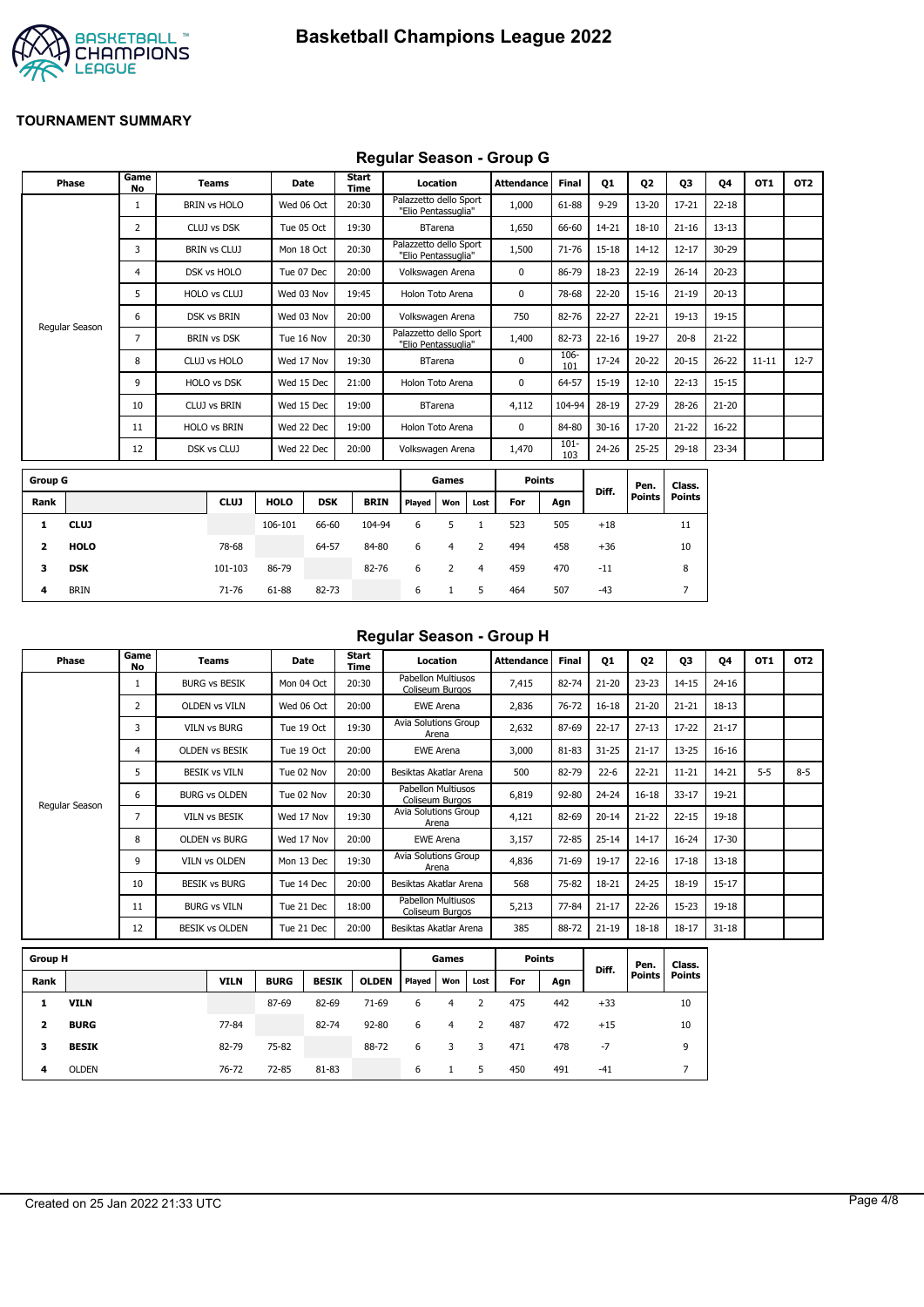# **Basketball Champions League 2022**



#### **TOURNAMENT SUMMARY**

|          |            |              |            |               | <b>Play-ins</b>             |            |       |                |           |           |           |
|----------|------------|--------------|------------|---------------|-----------------------------|------------|-------|----------------|-----------|-----------|-----------|
| Phase    | Game<br>No | Teams        | Date       | Start<br>Time | Location                    | Attendance | Final | Q <sub>1</sub> | Q2        | Q3        | Q4        |
|          | A          | IGOK vs OOST | Tue 04 Jan | 18:30         | Sportska Dvorana<br>Laktaši | 800        | 87-72 | $23 - 22$      | $16 - 20$ | $29 - 17$ | 19-13     |
| Play-ins | B          | OOST vs IGOK | Tue 18 Jan | 20:00         | Versluys   Dôme             |            | 85-64 | $30 - 12$      | $20 - 12$ | 17-20     | 18-20     |
|          | ◡          | IGOK vs OOST | Thu 20 Jan | 18:30         | Sportska Dvorana<br>Laktaši | 500        | 77-83 | $22 - 18$      | $21 - 21$ | $18 - 21$ | $16 - 23$ |

|          |                   |                                                        |            |               | <b>Play-ins</b>                                     |              |           |           |           |           |           |                 |
|----------|-------------------|--------------------------------------------------------|------------|---------------|-----------------------------------------------------|--------------|-----------|-----------|-----------|-----------|-----------|-----------------|
| Phase    | Game<br><b>No</b> | <b>Teams</b>                                           | Date       | Start<br>Time | Location                                            | Attendance   | Final     | 01        | 02        | 03        | 04        | OT <sub>1</sub> |
|          |                   | <b>BURG vs DSK</b>                                     | Tue 04 Jan | 20:30         | <b>Pabellon Multiusos</b><br>Coliseum Burgos        | 4,412        | 83-78     | 19-25     | $20 - 14$ | $25 - 19$ | 19-20     |                 |
|          |                   | JDA vs RIGA                                            | Tue 04 Jan | 20:30         | Palais des Sport Jean-<br>Michel Geoffroy           | 2,000        | 84-77     | 14-18     | $25 - 18$ | $22 - 21$ | $23 - 20$ |                 |
|          |                   | SIG vs PAOK                                            | Wed 05 Jan | 20:00         | <b>Rhenus Sport</b>                                 | 2,000        | 105-78    | $30 - 18$ | $27 - 16$ | $20 - 25$ | 28-19     |                 |
|          | A                 | <b>HOLO vs BESIK</b>                                   | Wed 05 Jan | 21:00         | Holon Toto Arena                                    | $\mathbf{0}$ | $72 - 73$ | $20 - 17$ | $15 - 11$ | $17 - 24$ | $20 - 21$ |                 |
|          |                   | <b>TENE vs KSK</b>                                     | Wed 12 Jan | 19:30         | Pabellón de Deportes de<br>Tenerife Santiago Martin | 652          | 76-69     | 19-16     | 18-24     | $17 - 12$ | $22 - 17$ |                 |
|          |                   | <b>Universo Treviso Basket</b><br><b>SSDRL vs LAVR</b> | Wed 12 Jan | 20:30         | Palaverde                                           | 1,037        | 87-72     | $23 - 20$ | $21 - 16$ | 19-21     | $24 - 15$ |                 |
|          |                   | JER vs PROME                                           | Wed 12 Jan | 21:00         | Pais Arena                                          | 4,000        | 95-70     | $40 - 16$ | $22 - 24$ | $16 - 7$  | $17-23$   |                 |
|          |                   | PAOK vs SIG                                            | Wed 12 Jan | 19:30         | PAOK Sports Arena                                   | 500          | 79-80     | $15-23$   | 19-14     | $23 - 15$ | $22 - 28$ |                 |
| Play-ins |                   | <b>BESIK vs HOLO</b>                                   | Wed 12 Jan | 20:00         | Besiktas Akatlar Arena                              | $\Omega$     | 70-72     | $26 - 13$ | 18-24     | $11 - 16$ | $15-19$   |                 |
|          |                   | LAVR vs Universo Treviso<br><b>Basket SSDRL</b>        | Tue 18 Jan | 19:30         | Peace and Friendship<br>Stadium                     | 300          | 78-90     | 14-22     | $18 - 17$ | $23 - 23$ | $23 - 28$ |                 |
|          | B                 | <b>DSK vs BURG</b>                                     | Tue 18 Jan | 20:00         | Volkswagen Arena                                    | 828          | 85-66     | $21 - 16$ | $19-18$   | $22 - 13$ | $23-19$   |                 |
|          |                   | <b>KSK vs TENE</b>                                     | Tue 18 Jan | 20:00         | Mustafa Kemal Atatürk<br>Karsiyaka Spor Salonu      | 1,500        | 88-80     | $21 - 17$ | 18-27     | $24 - 21$ | $25 - 15$ |                 |
|          |                   | RIGA vs JDA                                            | Fri 21 Jan | 19:00         | Arena Riga                                          | 500          | 79-83     | $20 - 28$ | $17 - 16$ | 19-20     | $23-19$   |                 |
|          |                   | PROME vs JER                                           | Tue 25 Jan | 19:00         | Palace of Sports<br>"Yunost"                        | 1,400        | 82-79     | $20 - 20$ | $16 - 16$ | $17 - 24$ | $22 - 15$ | $7 - 4$         |
|          |                   | <b>HOLO vs BESIK</b>                                   | Wed 19 Jan | 21:00         | Holon Toto Arena                                    | 0            | 74-68     | $13 - 16$ | $26 - 14$ | 19-22     | $16 - 16$ |                 |
|          | C                 | <b>TENE vs KSK</b>                                     | Thu 20 Jan | 19:30         | Pabellón de Deportes de<br>Tenerife Santiago Martin | 1,118        | 74-71     | $17 - 11$ | $20 - 18$ | $21 - 24$ | $16 - 18$ |                 |
|          |                   | <b>BURG vs DSK</b>                                     | Thu 20 Jan | 20:30         | <b>Pabellon Multiusos</b><br>Coliseum Burgos        | 4,678        | 68-80     | $16 - 16$ | 18-24     | $20 - 21$ | 14-19     |                 |

### **Round of 16 - Group J**

|                         | Game<br>Phase<br>No           |          | Teams              |            | Date                                           | Start<br>Time                                               |                              | Location |      | Attendance    | <b>Final</b> | Q1    | Q2             | Q3                      | Q4        |
|-------------------------|-------------------------------|----------|--------------------|------------|------------------------------------------------|-------------------------------------------------------------|------------------------------|----------|------|---------------|--------------|-------|----------------|-------------------------|-----------|
|                         | Round of 16                   | <b>I</b> | <b>TOFA vs DSK</b> |            | Tue 25 Jan                                     | 20:00                                                       | Tofas Nilüfer Spor<br>Salonu |          |      | 0             | $91 - 81$    | 17-31 | $30 - 17$      | $21 - 17$               | $23 - 16$ |
| Group J                 |                               |          |                    |            |                                                |                                                             |                              | Games    |      | <b>Points</b> |              |       |                |                         |           |
| Rank                    |                               |          | <b>TOFA</b>        | <b>DSK</b> | <b>Basquet</b><br><b>Manresa</b><br><b>SAD</b> | <b>Universo</b><br>Treviso<br><b>Basket</b><br><b>SSDRL</b> | Played                       | Won      | Lost | For           | Agn          | Diff. | Pen.<br>Points | Class.<br><b>Points</b> |           |
| 1                       | <b>TOFA</b>                   |          |                    | $91 - 81$  | 02 Feb                                         | 16 Mar                                                      |                              |          | 0    | 91            | 81           | $+10$ |                | 2                       |           |
| $\overline{\mathbf{2}}$ | <b>DSK</b>                    |          | 08 Mar             |            | 16 Mar                                         | 01 Feb                                                      |                              | 0        |      | 81            | 91           | $-10$ |                | щ                       |           |
| 3                       | Universo Treviso Basket SSDRL |          | 08 Feb             | 22 Mar     | 07 Mar                                         |                                                             | 0                            | 0        | 0    | 0             | 0            | $+0$  |                | 0                       |           |
| 3                       | Basquet Manresa SAD           |          | 22 Mar             | 09 Feb     |                                                | 03 Mar                                                      | 0                            | 0        | 0    | 0             | 0            | $+0$  |                | 0                       |           |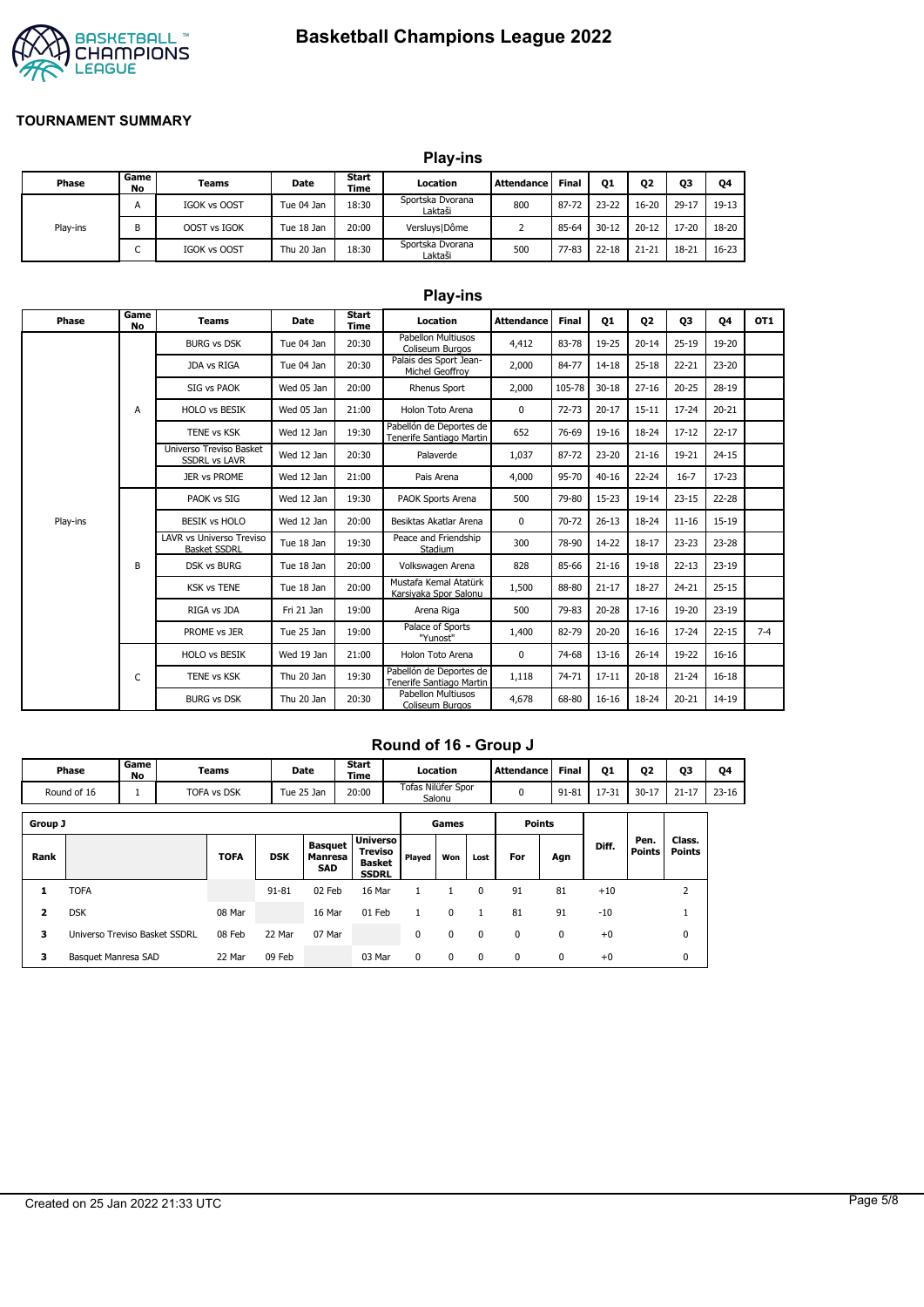

#### **Round of 16 - Group K**

|                         | Phase                                  | Game<br>No |  | <b>Teams</b> | Date                 |             | Start<br><b>Time</b> |                                                     | Location |             | <b>Attendance</b> | Final     | Q1                     | Q2        | <b>Q3</b>     | Q4 |
|-------------------------|----------------------------------------|------------|--|--------------|----------------------|-------------|----------------------|-----------------------------------------------------|----------|-------------|-------------------|-----------|------------------------|-----------|---------------|----|
|                         | 2<br>Round of 16<br>Unicaja SD vs CLUJ |            |  |              | 20:30<br>Tue 25 Jan  |             |                      | Palacio de Deportes<br>Jose Maria Martin<br>Carpena |          | 2,749       | 73-79             | $13 - 19$ | $28 - 24$              | $14 - 21$ | 18-15         |    |
| <b>Group K</b>          |                                        |            |  |              |                      |             |                      |                                                     | Games    |             | <b>Points</b>     |           |                        | Pen.      | Class.        |    |
| Rank                    |                                        |            |  | <b>CLUJ</b>  | <b>Unicaja</b><br>SD | <b>OOST</b> |                      | Played                                              | Won      | Lost        | For               | Agn       | Diff.<br><b>Points</b> |           | <b>Points</b> |    |
| 1                       | <b>CLUJ</b>                            |            |  |              | 08 Mar               | 07 Feb      | 16 Mar               |                                                     |          | 0           | 79                | 73        | $+6$                   |           | 2             |    |
| $\overline{\mathbf{z}}$ | Unicaja SD                             |            |  | 73-79        |                      | 02 Feb      | 22 Mar               |                                                     | 0        | 1           | 73                | 79        | -6                     |           |               |    |
| 3                       | <b>OOST</b>                            |            |  | 22 Mar       | 16 Mar               |             | 10 Feb               | 0                                                   | 0        | $\mathbf 0$ | 0                 | 0         | $+0$                   |           | 0             |    |
| 3                       |                                        |            |  | 01 Feb       | 08 Feb               | 09 Mar      |                      | 0                                                   |          |             |                   |           |                        |           |               |    |

## **Round of 16 - Group L**

| Game<br>Phase<br>No |                                                                |  | Teams                  | Date        |               | Start<br>Time |             | Location    |             | <b>Attendance</b> | <b>Final</b> | Q1      | Q <sub>2</sub> | Q3            | Q4             |  |
|---------------------|----------------------------------------------------------------|--|------------------------|-------------|---------------|---------------|-------------|-------------|-------------|-------------------|--------------|---------|----------------|---------------|----------------|--|
|                     | SZOM vs TENE<br>Tue 25 Jan<br>Round of 16<br>18:00<br><b>L</b> |  |                        |             | Savaria Arena |               | 2,200       | 73-79       | $13 - 25$   | $26 - 18$         | $19 - 17$    | $15-19$ |                |               |                |  |
| <b>Group L</b>      |                                                                |  | <b>Points</b><br>Games |             |               |               |             |             |             |                   | Pen.         | Class.  |                |               |                |  |
| Rank                |                                                                |  |                        | <b>TENE</b> | <b>SZOM</b>   | <b>SIG</b>    | <b>VILN</b> | Played      | Won         | Lost              | For          | Agn     | Diff.          | <b>Points</b> | <b>Points</b>  |  |
| 1                   | TENE                                                           |  |                        |             | 09 Mar        | 23 Mar        | 08 Feb      |             |             | 0                 | 79           | 73      | $+6$           |               | $\overline{2}$ |  |
| 2                   | <b>SZOM</b>                                                    |  |                        | 73-79       |               | 08 Feb        | 23 Mar      |             | $\mathbf 0$ | 1                 | 73           | 79      | -6             |               | щ              |  |
| з                   | <b>VILN</b>                                                    |  |                        | 15 Mar      | 02 Feb        | 26 Jan        |             | 0           | $\mathbf 0$ | 0                 | 0            | 0       | $+0$           |               | 0              |  |
| 3                   | SIG                                                            |  |                        | 02 Feb      | 14 Mar        |               | 08 Mar      | $\mathbf 0$ | $\mathbf 0$ | $\mathbf 0$       | 0            | 0       | $+0$           |               | 0              |  |

| Legend |                                            |       |                   |            |              |    |              |
|--------|--------------------------------------------|-------|-------------------|------------|--------------|----|--------------|
| Class. | $\overline{\phantom{a}}$<br>Classification | Diff. | <b>Difference</b> | <b>DSQ</b> | Disqualified | GP | Games played |
| I OTx  | Overtime                                   | Qx    | Quarter Time      | W/L        | Win/Loss     |    |              |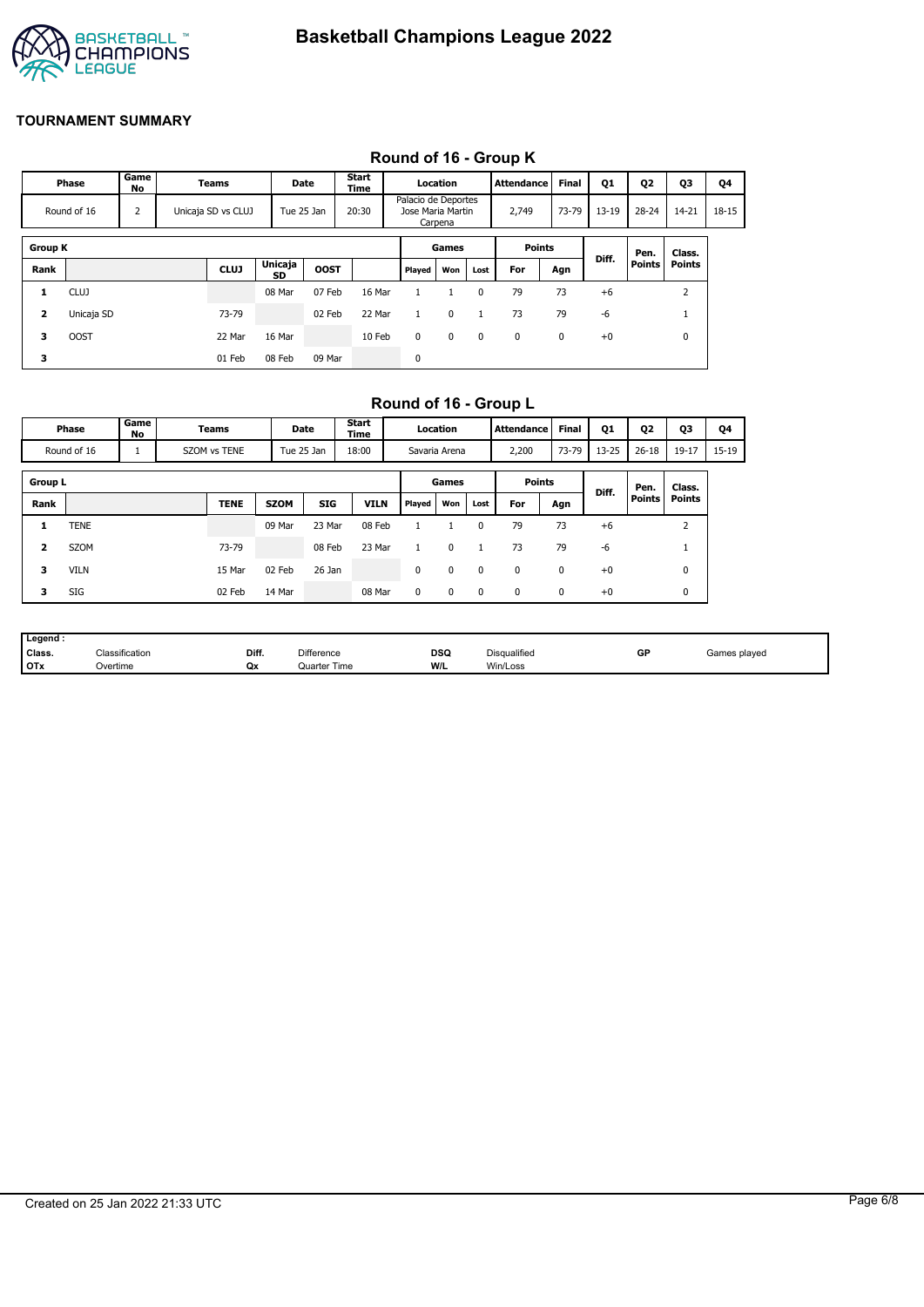